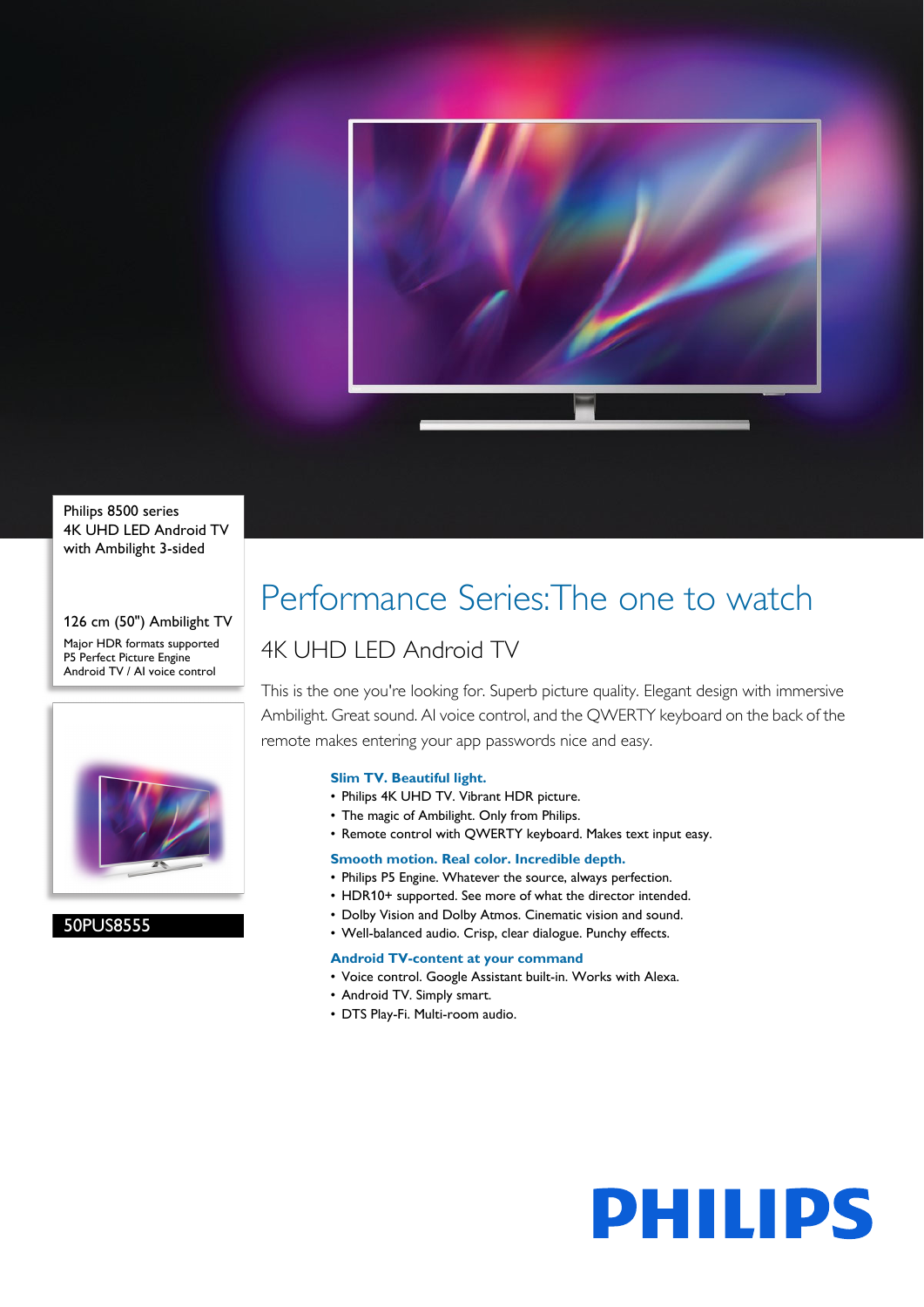#### **Ambilight 3-sided**



With Philips Ambilight every moment feels closer. Intelligent LEDs around the edge of the TV respond to the on-screen action and emit an immersive glow that's simply captivating. Experience it once and wonder how you enjoyed TV without it.

#### **Dolby Vision and Dolby Atmos**

Support for Dolby's premium sound and video formats means the HDR content you watch will look-and sound-gloriously real. Whether it's the latest streaming series or a Blu-Ray disc set, you'll enjoy contrast, brightness, and color that reflect the director's original intentions. And hear spacious sound with clarity, detail, and depth.

#### **Android TV.**



Make your Philips Android TV your own. If it's all about Amazon and YouTube this week, and Rakuten TV and Netflix next week-no problem. A clear, intuitive interface lets you put the content you love front and center. Easily pick up where you left off in the latest series, or check out the new movie releases.

#### **P5 Perfect Picture Engine**

The Philips P5 engine delivers a picture as brilliant as the content you love. Details have noticeably more depth. Colors are vivid, while skin tones look natural. Contrast is so crisp you'll feel every detail. Motion is perfectly smooth.

#### **4K UHD HDR**



Your Philips 4K UHD TV is compatible with all major HDR formats, including HDR10+ and

Dolby Vision. Whether it's a must-watch series or the latest video game, shadows will be deeper. Bright surfaces will shine. Colors will be truer.

#### **Voice assistant**



Control your Philips Android TV with your voice. Want to play a game, watch Netflix, or find content and apps in the Google Play store? Just tell your TV. You can even command all Google Assistant-compatible smart home devices, like dimming the lights and setting the thermostat on movie night. Without leaving the sofa. The days of searching for the TV remote are over. Now you can use your voice to control your Philips smart TV via Alexaenabled devices, like Amazon Echo. Turn your TV on, change the channel, switch to your gaming console and more with Alexa.

#### **HDR10+ supported**

Your Philips TV is primed to get the most out of the HDR10+ video format. Contrast, color, and brightness levels are adjusted from frame to frame. Whether it's a must-watch series or the new blockbuster, shadows will be deeper. Bright surfaces will shine. Colors will be truer.







androidty

Ok Google